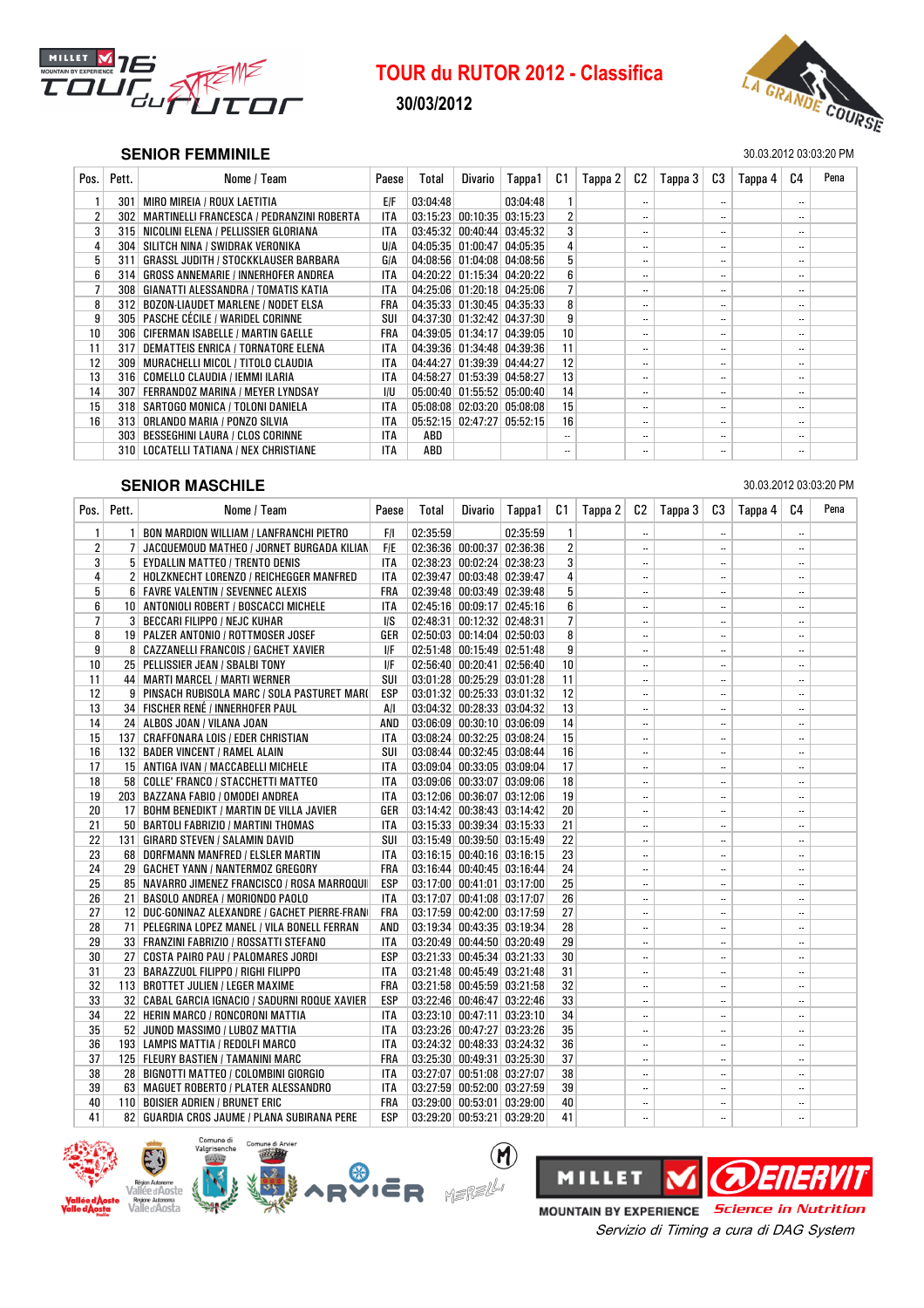

30/03/2012



| Pos.     | Pett. | Nome / Team                                                                             | Paese      | <b>Total</b> | <b>Divario</b>                                           | Tappa1 | C1       | Tappa 2 | C <sub>2</sub>         | Tappa 3 | C3                                    | Tappa 4 | C4                       | Pena |
|----------|-------|-----------------------------------------------------------------------------------------|------------|--------------|----------------------------------------------------------|--------|----------|---------|------------------------|---------|---------------------------------------|---------|--------------------------|------|
| 42       |       | 198 CINESI MICHEL / POLI PAOLO                                                          | ITA        |              | 03:29:29 00:53:30 03:29:29                               |        | 42       |         |                        |         | $\ddotsc$                             |         |                          |      |
| 43       |       | 16 DEALBERTO DARIO / IACCHINI FABIO                                                     | ITA        |              | 03:30:23 00:54:24 03:30:23                               |        | 43       |         |                        |         | $\ddotsc$                             |         |                          |      |
| 44       |       | 228   DARIOLI MAURO / GARLASCHINI DAVIDE                                                | ITA        |              | 03:30:54 00:54:55 03:30:54                               |        | 44       |         |                        |         | $\ddotsc$                             |         |                          |      |
| 45       |       | 47   CONSAGRA CLAUDIO / YEUILLA DANIEL                                                  | ITA        |              | 03:31:37 00:55:38 03:31:37                               |        | 45       |         |                        |         | $\ddotsc$                             |         |                          |      |
| 46       |       | 39 MEYNET OLIVIER / MEYNET FABIEN                                                       | FRA        |              | 03:31:39 00:55:40 03:31:39                               |        | 46       |         | $\ddotsc$              |         | $\ddotsc$                             |         |                          |      |
| 47       |       | 62 CAVALLO FABIO / CIMENTI CARLALBERTO                                                  | <b>ITA</b> |              | $03:32:00$ 00:56:01 03:32:00                             |        | 47       |         |                        |         | $\ddotsc$                             |         | $\overline{\phantom{a}}$ |      |
| 48       |       | 146   BONDIOLI MARZIO / CASTELLI ANGELO                                                 | ITA        |              | 03:32:34 00:56:35 03:32:34                               |        | 48       |         | $\ddotsc$              |         | $\ddotsc$                             |         |                          |      |
| 49       |       | 30   GAGGINO MASSIMO / GIOVANETTO NADIR                                                 | ITA        |              | 03:32:37 00:56:38 03:32:37                               |        | 49       |         | $\ddotsc$              |         | $\ddotsc$                             |         | $\ddotsc$                |      |
| 50<br>51 |       | 155   FORNONI ENRICO / SAVOLDELLI VINCENZO<br>77 ROSSELL FALCO JORDI / VILA BONELL MARC | ITA<br>AND |              | 03:34:45 00:58:46 03:34:45<br>03:35:49 00:59:50 03:35:49 |        | 50<br>51 |         | $\ddotsc$              |         | $\ddotsc$                             |         | <br>                     |      |
| 52       |       | 56   COLAJANNI ENRICO / GROSJAQUES HENRI                                                | ITA        |              | 03:36:36 01:00:37 03:36:36                               |        | 52       |         | $\ddotsc$<br>          |         | $\ddotsc$<br>$\ddotsc$                |         |                          |      |
| 53       |       | 210 ROMERI MICHELE / VENTURINI PAOLO                                                    | ITA        |              | $03:36:59$ 01:01:00 03:36:59                             |        | 53       |         |                        |         | $\overline{\phantom{a}}$              |         |                          |      |
| 54       |       | 144   IRSARA RENE / IRSARA ANDREAS                                                      | ITA        |              | 03:37:21 01:01:22 03:37:21                               |        | 54       |         |                        |         | $\ddotsc$                             |         | $\overline{\phantom{a}}$ |      |
| 55       |       | 195   LOMBARDI CLAUDIO / MAINI MARCO                                                    | ITA        |              | 03:38:20 01:02:21 03:38:20                               |        | 55       |         |                        |         | $\ddotsc$                             |         |                          |      |
| 56       |       | 136 BERNARDI GERMANO / FENOGLIO MAURIZIO                                                | ITA        |              | 03:38:23 01:02:24 03:38:23                               |        | 56       |         | $\ddotsc$              |         | $\ddotsc$                             |         |                          |      |
| 57       |       | 92   SABIDO IGNASI ANDRES / VILA FERRER GERARD                                          | ESP        |              | 03:38:27 01:02:28 03:38:27                               |        | 57       |         | $\ddotsc$              |         | $\ddotsc$                             |         |                          |      |
| 58       |       | 158   STIFTER HARTMANN / UNTERHUBER GERHARD                                             | ITA        |              | 03:39:22 01:03:23 03:39:22                               |        | 58       |         |                        |         | $\ddotsc$                             |         |                          |      |
| 59       |       | 81   FREIXINET XAVIER / RODRIGUEZ BODAS JAVIER                                          | ESP        |              | 03:40:45 01:04:46 03:40:45                               |        | 59       |         |                        |         | $\overline{\phantom{a}}$              |         |                          |      |
| 60       |       | 26   GIANELLI EMANUELE / MARTINI MASSIMO                                                | ITA        |              | $03:42:00$ 01:06:01 03:42:00                             |        | 60       |         | $\ddotsc$              |         | $\ddotsc$                             |         |                          |      |
| 61       |       | 139   CALZOLARI NICOLA / PROTTI ANDREA                                                  | ITA        |              | 03:42:38 01:06:39 03:42:38                               |        | 61       |         | $\ddotsc$              |         | $\ddotsc$                             |         | $\overline{\phantom{a}}$ |      |
| 62       |       | 100 GERARD SÉBASTIEN / PICHOL-THIEVEND FABIEN                                           | FRA        |              | 03:43:26 01:07:27 03:43:26                               |        | 62       |         | $\ddotsc$              |         | $\overline{\phantom{a}}$              |         |                          |      |
| 63       |       | 149 FICETTO GIORGIO / UGHETTO CHRISTIAN                                                 | ITA        |              | 03:44:01 01:08:02 03:44:01                               |        | 63       |         |                        |         | $\ddotsc$                             |         |                          |      |
| 64       |       | 211 BONORIS PIETRO / RICCARDI CRISTIAN                                                  | ITA        |              | 03:44:04 01:08:05 03:44:04                               |        | 64       |         | $\ddotsc$              |         | $\ddotsc$                             |         |                          |      |
| 65       |       | 72 RODRIGUEZ ANTOINE / ROUDIERE MATTHIEU                                                | FRA        |              | 03:46:49 01:10:50 03:46:49                               |        | 65       |         |                        |         |                                       |         | $\ddotsc$                |      |
| 66<br>67 |       | 227   PERAUDO ALEX / ROSAZZA BURO AMOS                                                  | ITA<br>ESP |              | 03:47:30 01:11:31 03:47:30                               |        | 66<br>67 |         | $\ddotsc$<br>$\ddotsc$ |         | $\ddotsc$<br>$\overline{\phantom{a}}$ |         | <br>                     |      |
| 68       |       | 80   PALACIO SANZ JORGE / SALA TUBERT DAVID<br>59 CUNEAZ LAURENT / JOUX CHRISTIAN       | ITA        |              | 03:48:46 01:12:47 03:48:46<br>03:49:50 01:13:51 03:49:50 |        | 68       |         | $\ddotsc$              |         | $\ddotsc$                             |         |                          |      |
| 69       |       | 123   BENAND YOANN / PERNET GERMAIN                                                     | FRA        |              | $03:50:17$ 01:14:18 03:50:17                             |        | 69       |         | $\ddotsc$              |         | $\overline{\phantom{a}}$              |         |                          |      |
| 70       |       | 49   GREGORINI PAOLO / STERLI MARIO                                                     | ITA        |              | 03:50:37 01:14:38 03:50:37                               |        | 70       |         | $\ddotsc$              |         | $\ddotsc$                             |         |                          |      |
| 71       |       | 108 DURAND DENIS / HANAFF VINCENT                                                       | FRA        |              | 03:53:07 01:17:08 03:53:07                               |        | 71       |         | $\ddotsc$              |         | $\ddotsc$                             |         |                          |      |
| 72       |       | 217 FABRIS LUCA / MEIZINGER PAOLO                                                       | ITA        |              | 03:54:23 01:18:24 03:54:23                               |        | 72       |         |                        |         | $\ddotsc$                             |         |                          |      |
| 73       |       | 114 ACS GREGORY / LOCATELLI ERIK                                                        | FRA        |              | 03:54:38 01:18:39 03:54:38                               |        | 73       |         | $\ddotsc$              |         | $\ddotsc$                             |         |                          |      |
| 74       |       | 76   SOLDEVILA SOLA LLUIS / TURNE SOLA CARLES                                           | AND        |              | 03:57:16 01:21:17 03:57:16                               |        | 74       |         | $\ddotsc$              |         | $\overline{\phantom{a}}$              |         |                          |      |
| 75       |       | 106 CHEVALLAY GILLES / CHRISTIN JEANFRANÇOIS                                            | FRA        |              | 03:58:15 01:22:16 03:58:15                               |        | 75       |         | $\ddotsc$              |         | $\ddotsc$                             |         |                          |      |
| 76       |       | 138   BIANCHINI GRAZIANO / PEDROTTI LUCA                                                | ITA        |              | 04:00:53 01:24:54 04:00:53                               |        | 76       |         | $\ddotsc$              |         | $\ddotsc$                             |         |                          |      |
| 77       |       | 95   GEHANT ERIK / KREBS THOMAS                                                         | FRA        |              | 04:04:14 01:28:15 04:04:14                               |        | 77       |         | $\ddotsc$              |         | $\ddotsc$                             |         | $\overline{\phantom{a}}$ |      |
| 78       |       | 46   GABIOUD JULES-HENRI / GABIOUD CANDIDE                                              | SUI        |              | 04:04:37 01:28:38 04:04:37                               |        | 78       |         | $\ddotsc$              |         | $\ddotsc$                             |         |                          |      |
| 79       |       | 140 CARPANE CLAUDIO / CISAMOLO CLAUDIO                                                  | ITA        |              | 04:05:50 01:29:51 04:05:50                               |        | 79       |         | $\ddotsc$              |         | $\ddotsc$                             |         | $\ddotsc$                |      |
| 80       |       | 200 CALIMODIO LUCA / IAVELLI GIANLUCA                                                   | <b>ITA</b> |              | 04:05:57 01:29:58 04:05:57                               |        | 80       |         |                        |         | $\ddotsc$                             |         |                          |      |
| 81       |       | 172 CORNELLA LUCA / MATTEI ANDREA                                                       | ITA        |              | 04:06:32 01:30:33 04:06:32                               |        | 81       |         | $\ddotsc$              |         | $\ddotsc$                             |         |                          |      |
| 82<br>83 |       | 194   PAT FEDERICO / TAGLIAPIETRA MAURO<br>51 DE PODESTA' DAVIDE / DE PODESTA GIANNI    | ITA<br>ITA |              | 04:07:27 01:31:28 04:07:27<br>04:07:28 01:31:29 04:07:28 |        | 82<br>83 |         | $\ddotsc$<br>          |         | $\ddotsc$<br>$\ddotsc$                |         | <br>                     |      |
| 84       |       | 182 CIOCCA DAVIDE / LORENZI FABRIZIO                                                    | ITA        |              | 04:08:23 01:32:24 04:08:23                               |        | 84       |         |                        |         | $\ddotsc$                             |         | $\overline{\phantom{a}}$ |      |
| 85       |       | 61   BERTHOD SILVANO / DUCRET ALEX                                                      | ITA        |              | 04:09:16 01:33:17 04:09:16                               |        | 85       |         |                        |         | $\ddotsc$                             |         |                          |      |
| 86       |       | 223   NEGRONI MANUEL / PIFFARI MAURIZIO                                                 | ITA        |              | 04:09:35 01:33:36 04:09:35                               |        | 86       |         |                        |         | $\ddotsc$                             |         |                          |      |
| 87       |       | 196 ROVETTA GIORDANO / SALVALAI GIOVANBATTIST/                                          | ITA        |              | 04:09:38 01:33:39 04:09:38                               |        | 87       |         |                        |         | $\overline{\phantom{a}}$              |         | $\overline{\phantom{a}}$ |      |
| 88       |       | 84 FRUTOS GARAETA MARIANO / JIMENEZ MERINO D/                                           | ESP        |              | 04:10:40 01:34:41 04:10:40                               |        | 88       |         |                        |         | $\ddotsc$                             |         |                          |      |
| 89       |       | 99 MOLLI DIDIER / ROOS FABRICE                                                          | FRA        |              | 04:10:57 01:34:58 04:10:57                               |        | 89       |         |                        |         | $\ddotsc$                             |         |                          |      |
| 90       |       | 40   BALDAUF CHRISTIAN / SCHMIEGER JOHANNES                                             | GER        |              | 04:11:02 01:35:03 04:11:02                               |        | 90       |         |                        |         | $\ldots$                              |         |                          |      |
| 91       |       | 202 BRUSAFERRO ANTONIO / TORMENA FABIO                                                  | ITA        |              | 04:12:12 01:36:13 04:12:12                               |        | 91       |         | $\ddotsc$              |         | $\ddotsc$                             |         | $\ddotsc$                |      |
| 92       |       | 20 ALLEGRI DENIS / VALENTINI MASSIMILIANO                                               | ITA        |              | 04:12:20 01:36:21 04:12:20                               |        | 92       |         |                        |         | $\overline{\phantom{a}}$              |         |                          |      |
| 93       |       | 31   PANZERA LORENZO / SIGNORI MAURIZIO                                                 | ITA        |              | 04:14:06 01:38:07 04:14:06                               |        | 93       |         | $\ldots$               |         | $\ldots$                              |         |                          |      |
| 94       |       | 166   PEDROTTI CHRISTIAN / PIVA MASSIMO                                                 | ITA        |              | 04:14:36 01:38:37 04:14:36                               |        | 94       |         | $\ldots$               |         | $\ldots$                              |         |                          |      |
| 95       |       | 222 BORDET DAVIDE / CLERINO REMO                                                        | ITA        |              | 04:14:58 01:38:59 04:14:58                               |        | 95       |         |                        |         | $\ddotsc$                             |         |                          |      |
| 96       |       | 150 FERRARIS GIOVANNI / GARDINI GUIDO                                                   | ITA        |              | 04:15:06 01:39:07 04:15:06                               |        | 96       |         |                        |         | $\ldots$                              |         |                          |      |
| 96       |       | 240 COMELLO PIERPAOLO / VIGITELLO CORRADO                                               | ITA        |              | 04:15:06 01:39:07 04:15:06                               |        | 96       |         |                        |         | $\ldots$                              |         |                          |      |
| 98<br>99 |       | 70 DEFLORIAN GIORGIO / DONDIO MASSIMO<br>37 FISCHER ARNAUD / WERY LAURENT               | ITA<br>FRA |              | 04:17:31 01:41:32 04:17:31<br>04:17:38 01:41:39 04:17:38 |        | 98<br>99 |         | <br>                   |         | <br>$\ddotsc$                         |         | <br>                     |      |
| 100      |       | 97 GENDRE STEVE / PERREARD XAVIER                                                       | FRA        |              | 04:18:43 01:42:44 04:18:43                               |        | 100      |         |                        |         | $\ldots$                              |         |                          |      |
| 101      |       | 214 DE PAULIS ALESSANDRO / PATELLI ANDREA                                               | ITA        |              | 04:19:29 01:43:30 04:19:29                               |        | 101      |         |                        |         | $\ldots$                              |         |                          |      |
| 102      |       | 142 DAPORTA HARALD / VAJA ANDREAS                                                       | ITA        |              | 04:20:33 01:44:34 04:20:33                               |        | 102      |         | $\ddotsc$              |         | $\ddotsc$                             |         | $\ddotsc$                |      |
| 103      |       | 213 ABATE FRANCESCO / MARCHIONATTI ANDREA                                               | ITA        |              | 04:20:36 01:44:37 04:20:36                               |        | 103      |         | $\ddotsc$              |         | $\ddotsc$                             |         |                          |      |
| 104      |       | 117 BRIGAUD THOMAS / WILLAY PHILIPPE                                                    | FRA        |              | 04:20:37 01:44:38 04:20:37                               |        | 104      |         |                        |         | $\ldots$                              |         |                          |      |
| 105      |       | 109 MUGNIER LOIC / PERRET FRÉDÉRIC                                                      | FRA        |              | 04:20:53 01:44:54 04:20:53                               |        | 105      |         | $\ddotsc$              |         |                                       |         | $\ddotsc$                |      |
| 106      |       | 127   GALDOS GORKA / KUNZE MARC                                                         | SUI        |              | 04:21:11 01:45:12 04:21:11                               |        | 106      |         |                        |         | $\overline{\phantom{a}}$              |         |                          |      |
| 107      |       | 163 BARCELLA DAVIDE / BOLIS MATTEO                                                      | ITA        |              | 04:21:26 01:45:27 04:21:26 107                           |        |          |         | $\ldots$               |         |                                       |         |                          |      |

 $\circledR$ 



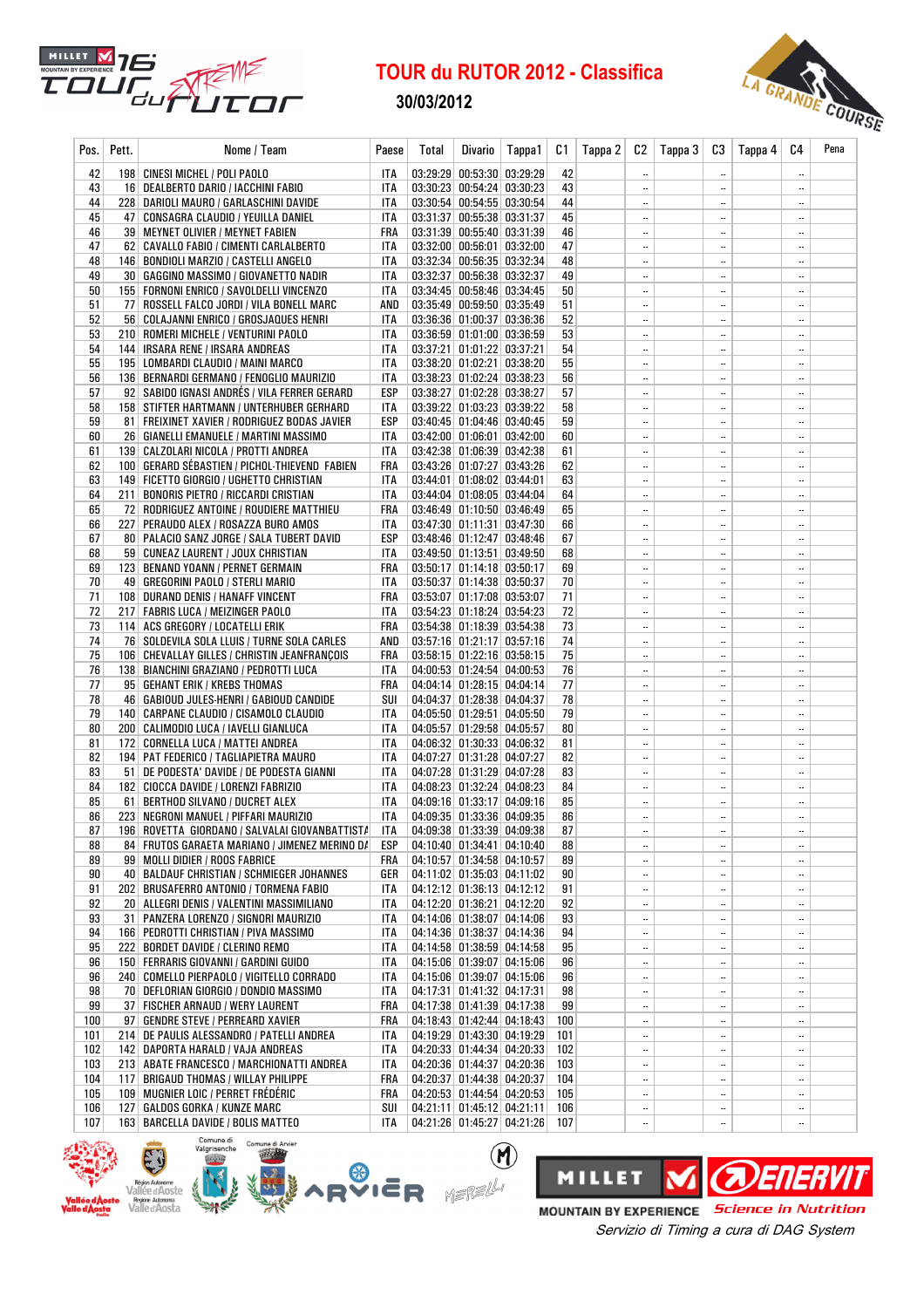

30/03/2012



| Pos.       | Pett. | Nome / Team                                                                    | Paese      | Total | <b>Divario</b>                                           | Tappa1 | C1         | Tappa 2 | C2                     | Tappa 3 | C3                       | Tappa 4 | C4                       | Pena |
|------------|-------|--------------------------------------------------------------------------------|------------|-------|----------------------------------------------------------|--------|------------|---------|------------------------|---------|--------------------------|---------|--------------------------|------|
| 108        |       | 64   RAPETTI MARCO / STEVENIN MAURO                                            | ITA        |       | 04:22:06 01:46:07 04:22:06                               |        | 108        |         |                        |         | $\ddotsc$                |         |                          |      |
| 109        |       | 233 COMMOD ALBERTO / TORRETTA FRANCO                                           | ITA        |       | 04:22:58 01:46:59 04:22:58                               |        | 109        |         | $\ddotsc$              |         | $\ddotsc$                |         |                          |      |
| 110        |       | 181   BERTON MAURIZIO / ZANOVELLO EMANUELE                                     | ITA        |       | 04:24:06 01:48:07 04:24:06                               |        | 110        |         | $\ddotsc$              |         | $\ddotsc$                |         |                          |      |
| 111        |       | 154   FONDRIEST TOMMASO / PODETTI PAOLO                                        | ITA        |       | 04:24:28 01:48:29 04:24:28                               |        | 111        |         | $\ddotsc$              |         | $\ddotsc$                |         |                          |      |
| 112        |       | 130 GUILHAUME NICOLAS / REICHENBACH DIDIER                                     | SUI        |       | 04:24:38 01:48:39 04:24:38                               |        | 112        |         | $\ddotsc$              |         | $\ddotsc$                |         |                          |      |
| 113        |       | 107 ADOR THIERRY / LACHERÉ FRANÇOIS                                            | FRA        |       | 04:24:52 01:48:53 04:24:52                               |        | 113        |         |                        |         | $\overline{\phantom{a}}$ |         |                          |      |
| 114        |       | 122   MAZAN FRÉDÉRIC / MAZAN VINCENT                                           | FRA        |       | 04:25:01 01:49:02 04:25:01                               |        | 114        |         |                        |         | $\ldots$                 |         |                          |      |
| 115        |       | 60 BESENVAL CORRADO / CAVAGNET ELVIN                                           | ITA        |       | 04:25:29 01:49:30 04:25:29                               |        | 115        |         |                        |         | $\ldots$                 |         | $\overline{\phantom{a}}$ |      |
| 116        |       | 226   BERGERETTI DANIELE / BERTA LUCA                                          | ITA        |       | 04:26:21 01:50:22 04:26:21                               |        | 116        |         | $\ldots$               |         | $\overline{\phantom{a}}$ |         |                          |      |
| 117        |       | 67   CONGIU FABIO / GOTTARDI LUCIANO RENATO                                    | ITA        |       | 04:27:26 01:51:27 04:27:26                               |        | 117        |         | $\ddotsc$              |         | $\ddotsc$                |         |                          |      |
| 118        |       | 89 BOFILL BARGUNO FERNANDO / NADAL SOY JOAN                                    | ESP        |       | 04:28:00 01:52:01 04:28:00                               |        | 118        |         | $\ddotsc$              |         | $\ddotsc$                |         |                          |      |
| 119        |       | 90   SARASOLA JOSEBA / MARTINEZ DE ALBORNOZ JU/                                | ESP        |       | 04:29:27 01:53:28 04:29:27                               |        | 119        |         |                        |         | $\ddotsc$                |         |                          |      |
| 120        |       | 73 MUSIALOWSKI PIOTR / SCANDROGLIO LORENZO                                     | P/I        |       | 04:29:53 01:53:54 04:29:53<br>04:30:57 01:54:58 04:30:57 |        | 120        |         | $\ldots$               |         | $\ddotsc$                |         | <br>                     |      |
| 121<br>122 |       | 180 CIVALLERO DIEGO / VIRANO OSCAR<br>145   CAPOVILLA MANUEL / FELICETTI MARCO | ITA<br>ITA |       | 04:31:33 01:55:34 04:31:33                               |        | 121<br>122 |         | $\ddotsc$<br>$\ddotsc$ |         | $\ddotsc$<br>$\ddotsc$   |         | $\overline{\phantom{a}}$ |      |
| 123        |       | 171   GIOVANNINI FULVIO / TOMASELLI DANILO                                     | ITA        |       | 04:32:31 01:56:32 04:32:31                               |        | 123        |         |                        |         | $\overline{\phantom{a}}$ |         |                          |      |
| 124        |       | 230 ANGELI MICHELE / TESTINI ROBERTO                                           | ITA        |       | 04:32:34 01:56:35 04:32:34                               |        | 124        |         | $\ddotsc$              |         | $\ddotsc$                |         |                          |      |
| 125        |       | 78   GANSTERER MARTIN / KRAEFTNER MICHAEL                                      | AUT        |       | 04:33:14 01:57:15 04:33:14                               |        | 125        |         | $\ddotsc$              |         | $\ddotsc$                |         |                          |      |
| 126        |       | 129 CHRISTINET FABIEN / KILCHENMANN CAROLINE                                   | SUI        |       | 04:34:07 01:58:08 04:34:07                               |        | 126        |         | $\ddotsc$              |         | $\ddotsc$                |         |                          |      |
| 127        |       | 170 GUASINA GIORGIO / GUGOLE DIEGO                                             | <b>ITA</b> |       | 04:34:35 01:58:36 04:34:35                               |        | 127        |         | $\ddotsc$              |         | $\overline{\phantom{a}}$ |         |                          |      |
| 128        |       | 115   GARREAU STEPHANE / GAUMONT YANN                                          | FRA        |       | 04:39:27 02:03:28 04:39:27                               |        | 128        |         | $\ddotsc$              |         | $\overline{\phantom{a}}$ |         |                          |      |
| 129        |       | 188   BALBIS SONIA / SCLAVO DANIELE                                            | ITA        |       | 04:39:58 02:03:59 04:39:58                               |        | 129        |         | $\ddotsc$              |         |                          |         |                          |      |
| 130        |       | 104 HOCHMANN MARC / TURILLOT ELOI                                              | S/F        |       | 04:40:41 02:04:42 04:40:41                               |        | 130        |         | $\ddotsc$              |         | $\ddotsc$                |         |                          |      |
| 131        |       | 36   HAUSMANN GERALD / NAGL WILLI                                              | AUT        |       | 04:41:00 02:05:01 04:41:00                               |        | 131        |         | $\ddotsc$              |         | $\ddotsc$                |         | $\overline{\phantom{a}}$ |      |
| 131        |       | 55   FRUTAZ LUCA / PROT ROBERTO                                                | ITA        |       | 04:41:00 02:05:01 04:41:00                               |        | 131        |         | $\ddotsc$              |         | $\ddotsc$                |         |                          |      |
| 133        |       | 219 ANDREINI MICHELE / SCANDELLA GIULIO                                        | ITA        |       | 04:41:01 02:05:02 04:41:01                               |        | 133        |         | $\ddotsc$              |         | $\ddotsc$                |         | Ц.                       |      |
| 134        |       | 234   FAZZINI MAURO / GIANOLA LEONARDO                                         | <b>ITA</b> |       | 04:42:07 02:06:08 04:42:07                               |        | 134        |         |                        |         | $\ddotsc$                |         |                          |      |
| 135        |       | 207   BORTOLUZZI ALESSANDRO / DE CARLI ENRICO                                  | <b>ITA</b> |       | 04:42:42 02:06:43 04:42:42                               |        | 135        |         | $\ddotsc$              |         | $\ddotsc$                |         |                          |      |
| 136        |       | 231   GALVAGNO ANDREA / LANTERMINO GIANFRANCO                                  | ITA        |       | 04:42:58 02:06:59 04:42:58                               |        | 136        |         | $\ddotsc$              |         | $\ddotsc$                |         |                          |      |
| 137        |       | 177   CELEGHINI FEDERICO / KEIM ALEXANDER                                      | ITA        |       | 04:43:24 02:07:25 04:43:24                               |        | 137        |         |                        |         | $\ddotsc$                |         |                          |      |
| 138        |       | 184   GRIMALDI FABRIZIO / SAULO ALBERTO                                        | ITA        |       | 04:44:36 02:08:37 04:44:36                               |        | 138        |         |                        |         | $\ddotsc$                |         | $\ldots$                 |      |
| 138        |       | 239   MAGNALDI WALTER / SASSANO JOSEPH                                         | ITA        |       | 04:44:36 02:08:37 04:44:36                               |        | 138        |         | $\ddotsc$              |         | $\ddotsc$                |         |                          |      |
| 140        |       | 221   GIOVANELLI MASSIMILIANO / MINOLETTI ALESSIO                              | ITA        |       | 04:45:34 02:09:35 04:45:34                               |        | 140        |         | $\ddotsc$              |         | $\ddotsc$                |         |                          |      |
| 141        |       | 225   IRSARA DANIELE / PITSCHEIDER PAOLO                                       | ITA        |       | 04:47:38 02:11:39 04:47:38                               |        | 141        |         | $\ddotsc$              |         | $\ddotsc$                |         |                          |      |
| 142        |       | 111 BONJEAN SÉBASTIEN / MINIER PIERRE                                          | FRA        |       | 04:48:03 02:12:04 04:48:03                               |        | 142        |         | $\ddotsc$              |         | $\ddotsc$                |         |                          |      |
| 143        |       | 206   FUSINAZ JOEL / PICCHIOTTINO FRANCO                                       | ITA        |       | 04:48:28 02:12:29 04:48:28<br>04:51:49 02:15:50 04:51:49 |        | 143<br>144 |         | <br>                   |         | $\ddotsc$<br>$\ldots$    |         | <br>$\ldots$             |      |
| 144<br>145 |       | 199 CAUCINO ROBERTO / REY JEROME<br>134 DE MAS FABIO / IORIATTI ANDREA         | ITA<br>ITA |       | 04:53:06 02:17:07 04:53:06                               |        | 145        |         | $\ddotsc$              |         | $\ddotsc$                |         | $\ddotsc$                |      |
| 146        |       | 197 BECCHETTI DAVIDE / SALERI LUCIO                                            | ITA        |       | 04:53:28 02:17:29 04:53:28                               |        | 146        |         |                        |         | $\ddotsc$                |         |                          |      |
| 147        |       | 120   VESIN BENJAMIN / VITTOZ ROMAIN                                           | FRA        |       | 04:53:38 02:17:39 04:53:38                               |        | 147        |         | $\ddotsc$              |         | $\ddotsc$                |         |                          |      |
| 148        |       | 103   MIEGE PHILIPPE / REY OLIVIER                                             | FRA        |       | 04:54:27 02:18:28 04:54:27                               |        | 148        |         | $\ddotsc$              |         | $\ddotsc$                |         |                          |      |
| 149        |       | 209   ANDERLE GIOVANNI / BOSDACHIN MANUEL                                      | ITA        |       | 04:55:53 02:19:54 04:55:53                               |        | 149        |         | $\ddotsc$              |         | $\ddotsc$                |         |                          |      |
| 150        |       | 96 MORVAN THIBAUT / PRETOT ERIC                                                | FRA        |       | 04:56:06 02:20:07 04:56:06                               |        | 150        |         |                        |         | $\ddotsc$                |         |                          |      |
| 151        |       | 174 BERGIA ANTONELLO / MICHELIS SANDRO                                         | ITA        |       | 04:56:22 02:20:23 04:56:22                               |        | 151        |         |                        |         | $\ddotsc$                |         |                          |      |
| 152        |       | 164 BONADE' RIS FRANCO / D'ALTOE' GIAMPIERO                                    | ITA        |       | 04:57:53 02:21:54 04:57:53                               |        | 152        |         |                        |         | $\ddotsc$                |         |                          |      |
| 153        |       | 218   PASINI STEFANO / RODIGARI IVAN                                           | <b>ITA</b> |       | 05:00:09 02:24:10 05:00:09                               |        | 153        |         | ш,                     |         | $\ddotsc$                |         |                          |      |
| 154        |       | 187 FRIGO SILVANO / MAGNABOSCO DAVIDE                                          | ITA        |       | 05:00:52 02:24:53 05:00:52                               |        | 154        |         |                        |         | $\ddotsc$                |         |                          |      |
| 155        |       | 93 GERBER CÉDRIC / WARIDEL FRANÇOIS                                            | SUI        |       | 05:03:08 02:27:09 05:03:08                               |        | 155        |         |                        |         | $\ddotsc$                |         |                          |      |
| 156        |       | 204   MONTINI GIOVANNI / UGAZIO CLAUDIO                                        | ITA        |       | 05:05:33 02:29:34 05:05:33                               |        | 156        |         |                        |         | $\overline{\phantom{a}}$ |         |                          |      |
| 157        |       | 18 BUFFET SYLVAIN / TEYCHENE TIMOTHEE                                          | FRA        |       | 05:07:28 02:31:29 05:07:28                               |        | 157        |         |                        |         | $\ddotsc$                |         |                          |      |
| 158        |       | 151   GARBIERI ALESSANDRO / PIVA PAOLO                                         | ITA        |       | 05:08:09 02:32:10 05:08:09                               |        | 158        |         |                        |         | $\ddotsc$                |         |                          |      |
| 159        |       | 216   CANINI GIANFRANCO / GUIZZETTI IVAN GIACOMO                               | ITA        |       | 05:09:42 02:33:43 05:09:42                               |        | 159        |         |                        |         |                          |         |                          |      |
| 160        |       | 159   ARRIGONI ALESSIO / DE ALESSANDRI ANDREA                                  | ITA        |       | 05:09:59 02:34:00 05:09:59                               |        | 160        |         |                        |         | $\ddotsc$                |         |                          |      |
| 161        |       | 66 CARLOT FRANCO / TOME GIANNI                                                 | ITA        |       | 05:11:39 02:35:40 05:11:39                               |        | 161        |         |                        |         | $\ddotsc$                |         |                          |      |
| 162        |       | 141 RAIMONDO LUCA / RIVA MARCO PIETRO                                          | ITA        |       | 05:12:26 02:36:27 05:12:26                               |        | 162        |         | $\ddotsc$              |         | $\ddotsc$                |         |                          |      |
| 163<br>164 |       | 156 ORZES ALESSANDRO / VIRGOLIN ROBERTO<br>189 BOBBA PAOLO / FENAROLI ROBERTO  | ITA        |       | 05:12:45 02:36:46 05:12:45<br>05:15:37 02:39:38 05:15:37 |        | 163<br>164 |         |                        |         | $\ddotsc$                |         | <br>                     |      |
| 165        |       | 192 PANIZ MATTEO / SIRAGNA MATTEO                                              | ITA<br>ITA |       | 05:16:27 02:40:28 05:16:27                               |        | 165        |         | <br>$\ddotsc$          |         | $\ddotsc$<br>$\ddotsc$   |         |                          |      |
| 166        |       | 121 DECROO DIDIER / VANDENBOSSCHE ERIC                                         | FRA        |       | 05:17:37 02:41:38 05:17:37                               |        | 166        |         |                        |         |                          |         |                          |      |
| 167        |       | 157 MORO CRISTIAN / TANOTTI ROBERTO                                            | ITA        |       | 05:22:16 02:46:17 05:22:16                               |        | 167        |         |                        |         | $\ddotsc$                |         |                          |      |
| 168        |       | 178 CURNIS NAZARENO / TOSI GIULIA                                              | ITA        |       | 05:22:28 02:46:29 05:22:28                               |        | 168        |         |                        |         | $\ddotsc$                |         |                          |      |
| 168        |       | 201 RIVA ALESSANDRO / TAMILLA ANDREA                                           | ITA        |       | 05:22:28 02:46:29 05:22:28                               |        | 168        |         |                        |         | $\overline{\phantom{a}}$ |         |                          |      |
| 170        |       | 160 FUSETTI DAVIDE / PADESI RICCARDO                                           | ITA        |       | 05:24:11 02:48:12 05:24:11                               |        | 170        |         | $\ddotsc$              |         |                          |         | $\ddotsc$                |      |
| 171        |       | 185 OLIVERO MASSIMO / ORSELLO GIOVANNI                                         | ITA        |       | 05:24:44 02:48:45 05:24:44                               |        | 171        |         |                        |         | $\ddotsc$                |         |                          |      |
| 172        |       | 112 LAINÉ TANGUY / MAGNIN CÉDRIC                                               | <b>FIS</b> |       | 05:25:13 02:49:14 05:25:13 172                           |        |            |         |                        |         | $\ddotsc$                |         |                          |      |
| 173        |       | 220 BALOSSI STEFANO / FERRARIS CARLO                                           | ITA        |       | 05:28:08 02:52:09 05:28:08 173                           |        |            |         | $\ddotsc$              |         | $\ddotsc$                |         | $\ddotsc$                |      |

 $\circledR$ 



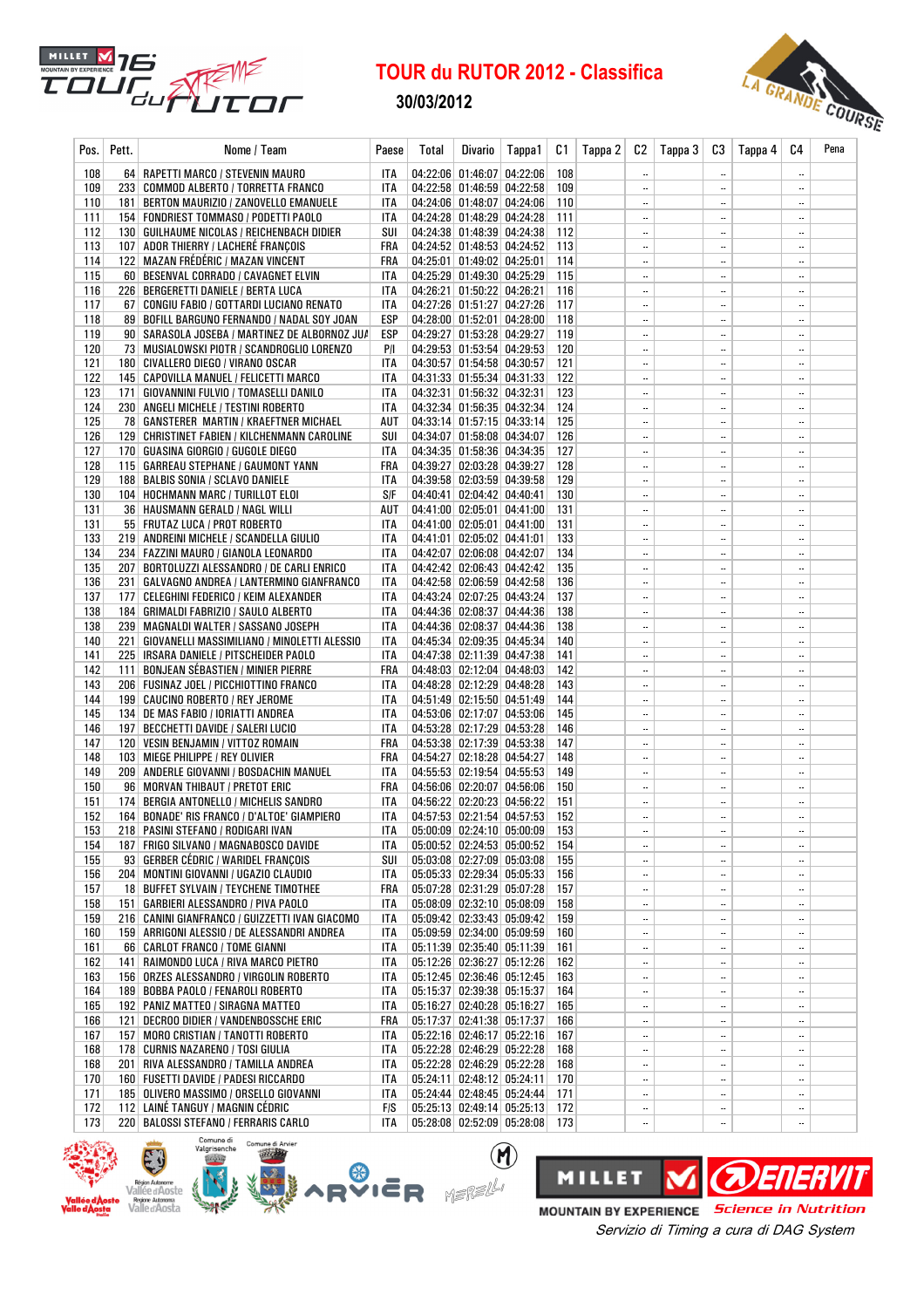

30/03/2012



| Pos. | Pett. | Nome / Team                                                               | Paese      | Total      | Divario                    | Tappa1   | C1            | Tappa 2 | C2                                    | Tappa 3 | C3                         | Tappa 4 | C4            | Pena |
|------|-------|---------------------------------------------------------------------------|------------|------------|----------------------------|----------|---------------|---------|---------------------------------------|---------|----------------------------|---------|---------------|------|
| 174  |       | 98 LEFORESTIER DOMINIQUE / TRAVERSAZ PATRICK                              | FRA        |            | 05:29:07 02:53:08 05:29:07 |          | 174           |         | $\ddotsc$                             |         | $\ddotsc$                  |         |               |      |
| 175  |       | 232 BOSONIN LUCIO / ZENERINO ENRICO CESARE                                | ITA        |            | 05:29:24 02:53:25 05:29:24 |          | 175           |         | $\ddotsc$                             |         | $\ddotsc$                  |         |               |      |
| 176  |       | 153 ABORDI MARCO / POLIN MICHELE                                          | <b>ITA</b> |            | 05:29:29 02:53:30 05:29:29 |          | 176           |         | $\overline{\phantom{a}}$              |         | $\ddotsc$                  |         |               |      |
| 177  |       | 238   CALDINELLI GABRIELE / ROSSI NICOLA                                  | ITA        |            | 05:30:51 02:54:52 05:30:51 |          | 177           |         | $\ddotsc$                             |         | $\ddotsc$                  |         |               |      |
| 178  |       | 236   BERTA SARA / FRANCONE RAFFAELE                                      | <b>ITA</b> |            | 05:30:57 02:54:58 05:30:57 |          | 178           |         | $\ddotsc$                             |         | $\ddotsc$                  |         |               |      |
| 179  |       | 161   CERESA PRINA DAVIDE / CERUTTI DAVIDE                                | <b>ITA</b> |            | 05:32:04 02:56:05 05:32:04 |          | 179           |         | $\overline{\phantom{a}}$              |         | $\ddotsc$                  |         |               |      |
| 180  |       | 175   MASCARIN MARC / MICHELIS FRANCESCO                                  | <b>ITA</b> |            | 05:32:09 02:56:10 05:32:09 |          | 180           |         | $\overline{\phantom{a}}$              |         | $\overline{\phantom{a}}$ . |         |               |      |
| 181  |       | 91   ANDUEZA RETEGUI JOKIN / ARRAZOLA SCHLAMILC                           | ESP        |            | 05:37:38 03:01:39 05:37:38 |          | 181           |         | $\overline{\phantom{a}}$              |         | $\ddotsc$                  |         |               |      |
| 182  |       | 152 DELLA PORTA MASSIMILIANO / DEMONTE PAOLO                              | ITA        |            | 05:43:21 03:07:22 05:43:21 |          | 182           |         | $\ldots$                              |         | $\ldots$                   |         |               |      |
| 183  |       | 119 DUCOEUR LAURENT / BERTRAND PIERRICK                                   | FRA        |            | 05:45:17 03:09:18 05:45:17 |          | 183           |         | $\ddotsc$                             |         | $\ddotsc$                  |         |               |      |
| 184  |       | 176 MARCONI LUCA / MARIANI DARIO                                          | ITA        |            | 05:47:10 03:11:11 05:47:10 |          | 184           |         | $\ddotsc$                             |         | $\ddotsc$                  |         |               |      |
| 185  |       | 179 RIVA DIEGO / RUFFINO DOMENICO                                         | <b>ITA</b> |            | 05:52:26 03:16:27 05:52:26 |          | 185           |         | $\ddotsc$                             |         | $\ddotsc$                  |         |               |      |
| 186  |       | 237   BORGHESIO CRISTINA / PICHI GIORGIO                                  | <b>ITA</b> |            | 06:05:36 03:29:37 06:05:36 |          | 186           |         | $\ddotsc$                             |         | $\ddotsc$                  |         |               |      |
| 187  |       | 215 ALFIERI NICOLA / FORI KATIA                                           | <b>ITA</b> |            | 06:12:26 03:36:27 06:12:26 |          | 187           |         | $\ddotsc$                             |         | $\ddotsc$                  |         |               |      |
| 188  |       | 165 BRUSASCA ENZO / MENINO FABIO                                          | <b>ITA</b> |            | 06:38:20 04:02:21 06:38:20 |          | 188           |         | $\ddotsc$                             |         | $\ddotsc$                  |         |               |      |
| 189  |       | 235   BULLIO GUIDO / ROBIOGLIO MARCO                                      | ITA        |            | 06:51:33 04:15:34 06:51:33 |          | 189           |         | $\ddotsc$                             |         | $\ddotsc$                  |         |               |      |
|      |       | 45   CEDRIC REMY / RANDY MICHAUD                                          | SUI        | ABD        |                            | 03:14:24 | 190           |         | $\ddotsc$                             |         | $\ddotsc$                  |         | <br>          |      |
|      |       | 54   CARGNINO ANDREA / TROPIANO ANDREA<br>4 BLANC DIDIER / BLANC PHILIPPE | ITA<br>FRA | ABD<br>ABD |                            | 04:21:34 | 190<br>       |         | $\ddotsc$<br>$\overline{\phantom{a}}$ |         | $\ddotsc$<br>              |         |               |      |
|      |       | 11   FASSER ALEXANDER / HUG ALEXANDER                                     | A/S        | ABD        |                            |          | $\ddotsc$     |         | $\ddotsc$                             |         | $\ddotsc$                  |         |               |      |
|      |       | 14 BRUNOD DENNIS / SELETTO ALAIN                                          | ITA        | ABD        |                            |          |               |         | $\ddotsc$                             |         | $\ddotsc$                  |         |               |      |
|      |       | 38   HAMMERER JULIEN / VERMONT HUGUES                                     | FRA        | ABD        |                            |          |               |         | $\overline{\phantom{a}}$              |         | $\ddotsc$                  |         |               |      |
|      |       | 41 BERGER OLA / SKJERVHEIM LARS ERIK                                      | <b>NOR</b> | ABD        |                            |          |               |         | $\overline{\phantom{a}}$              |         | $\ldots$                   |         |               |      |
|      |       | 42   GONZALEZ EDUARDO / VILLAR FERNANDEZ CARLOS                           | ESP        | ABD        |                            |          |               |         | $\ddotsc$                             |         | $\ddotsc$                  |         |               |      |
|      |       | 43   BES GINESTA JORDI / SERRA LOPEZ JORDI                                | ESP        | ABD        |                            |          | $\ddotsc$     |         | $\ddotsc$                             |         | $\overline{\phantom{a}}$   |         |               |      |
|      |       | 53   ARVAT STEFANO / DALBARD OSCAR                                        | ITA        | ABD        |                            |          |               |         | $\ddotsc$                             |         | $\ddotsc$                  |         |               |      |
|      |       | 65 MERELLI MARCO / RE DARIO                                               | ITA        | ABD        |                            |          | $\ddotsc$     |         | $\ddotsc$                             |         | $\ddotsc$                  |         |               |      |
|      |       | 69 DEFLORIAN PAOLO / VARESCO LUCA                                         | <b>ITA</b> | ABD        |                            |          | $\ddotsc$     |         | $\ddotsc$                             |         | $\ddotsc$                  |         |               |      |
|      |       | 75   GUILLAMO CIRERA XAVIER / TURNE SOLA JOAN                             | E/A        | ABD        |                            |          |               |         | $\overline{\phantom{a}}$              |         | $\ddotsc$                  |         |               |      |
|      |       | 79 DREXEL KLAUS / NEUPER ANDREAS                                          | AUT        | ABD        |                            |          |               |         | $\overline{\phantom{a}}$              |         |                            |         |               |      |
|      |       | 87   AIZPURU SANTESTEBAN UNAI / HUEGUN ZAPIAIN K                          | ESP        | ABD        |                            |          |               |         | $\ddotsc$                             |         | $\ddotsc$                  |         |               |      |
|      |       | 88   CAMPASOL MIQUEL / MATEU DAVID                                        | ESP        | ABD        |                            |          |               |         | $\ddotsc$                             |         | $\ddotsc$                  |         |               |      |
|      |       | 101   BELLAGAMBA ALAIN / PONCET DAVID                                     | FRA        | ABD        |                            |          |               |         | $\ddotsc$                             |         | $\ddotsc$                  |         |               |      |
|      |       | 105 DUC CHRISTOPHE / MERCIER BERTRAND                                     | FRA        | ABD        |                            |          | $\ddotsc$     |         | $\overline{\phantom{a}}$              |         |                            |         |               |      |
|      |       | 116   BERTOLINI RICHARD / PORRET ALAIN                                    | FRA        | ABD        |                            |          |               |         | $\ddotsc$                             |         | $\ddotsc$                  |         |               |      |
|      |       | 124 BOISIS FRANCOIS / RIOU FRANCOIS                                       | FRA        | ABD        |                            |          |               |         | $\ddotsc$                             |         | $\overline{\phantom{a}}$   |         |               |      |
|      |       | 133 LATTION PATRICK / LATTION CHRISTOPHE                                  | SUI        | ABD        |                            |          |               |         | $\ddotsc$                             |         | $\overline{\phantom{a}}$   |         |               |      |
|      |       | 135   CERESOLI LUCA / TRISCONI STEFANO                                    | ITA        | ABD        |                            |          |               |         | $\ddotsc$                             |         | $\ldots$                   |         |               |      |
|      |       | 143   BARDEA FABIO / BARDEA VITO                                          | ITA        | ABD        |                            |          |               |         | $\ddotsc$                             |         | $\ddotsc$                  |         |               |      |
|      |       | 147 CURTONI FILIPPO / CURTONI MATTIA                                      | ITA        | ABD        |                            |          |               |         | $\ddotsc$                             |         | $\ddotsc$                  |         |               |      |
|      |       | 167   ARTUSO BRUNO / PESANDO NICOLO<br>169 DIETMAR HUBER / SEEBER MANFRED | ITA<br>ITA | ABD<br>ABD |                            |          | $\ddotsc$<br> |         | $\ddotsc$<br>$\ddotsc$                |         | <br>$\ddotsc$              |         | <br>$\ddotsc$ |      |
|      |       | 183 COLLÉ ANDREA / STEVENIN PAOLO                                         | <b>ITA</b> | ABD        |                            |          | $\ddotsc$     |         |                                       |         |                            |         |               |      |
|      |       | 186   GATTO MICHELE / GERONAZZO DAVIDE                                    | <b>ITA</b> | ABD        |                            |          |               |         | $\ddotsc$                             |         | $\ddotsc$                  |         |               |      |
|      |       | 190   BALMA MARCHIS MICHELE / PERAGLIE GIANMARIO                          | ITA        | ABD        |                            |          |               |         |                                       |         |                            |         |               |      |
|      |       | 191 BUZZI DAMIANO / MORESCO OTTAVIO                                       | <b>ITA</b> | ABD        |                            |          |               |         |                                       |         | $\ddotsc$                  |         |               |      |
|      |       |                                                                           |            |            |                            |          |               |         |                                       |         |                            |         |               |      |

## **MASTER MASCHILE** 30.03.2012 03:03:20 PM

| Pos.            | Pett. | Nome / Team                                  | Paese      | Total    | Divario | Tappa1                                 | C1             | Tappa 2 | C2                       | Tappa 3 | C3                       | Tappa 4 | C4                       | Pena |
|-----------------|-------|----------------------------------------------|------------|----------|---------|----------------------------------------|----------------|---------|--------------------------|---------|--------------------------|---------|--------------------------|------|
|                 |       | 13   NICOLINI FRANCO / OPRANDI OMAR          | <b>ITA</b> | 03:15:53 |         | 03:15:53                               |                |         | $\ddotsc$                |         | $\overline{\phantom{a}}$ |         |                          |      |
| 2               |       | 35 INNERKOFLER EUGEN / WURZER MANFRED        | <b>ITA</b> | 03:50:41 |         | $00:34:48$ 03:50:41                    | $\overline{2}$ |         | $\overline{\phantom{a}}$ |         | $\ddotsc$                |         | $\overline{\phantom{a}}$ |      |
| 3               |       | 74 PFAFF ARMIN / EMMERY HERMAN               | GER        | 04:18:03 |         | $01:02:10$ 04:18:03                    | 3              |         | $\ddotsc$                |         | $\overline{\phantom{a}}$ |         | $\overline{\phantom{a}}$ |      |
| 4               |       | 48   MONDINI VALERIO / MOTTINELLI ALESSANDRO | ITA        |          |         | 04:22:46 01:06:53 04:22:46             | $\overline{4}$ |         | $\overline{\phantom{a}}$ |         | $\ddotsc$                |         | $\overline{\phantom{a}}$ |      |
| 5               |       | 102 DOULAT CHRISTOPHE / GAVEL PATRICK        | FRA        |          |         | 04:31:39 01:15:46 04:31:39             | 5              |         | $\overline{\phantom{a}}$ |         | $\ddotsc$                |         | $\overline{\phantom{a}}$ |      |
| 6               |       | 208 ZANINI RICCARDO / ZANOTELLI TOMMASO      | <b>ITA</b> | 04:31:47 |         | $01:15:54$ 04:31:47                    | 6              |         | $\ddotsc$                |         | $\overline{\phantom{a}}$ |         |                          |      |
| 7               |       | 224 BENONE PAOLO / BIANCHETTI LUIGI PIETRO   | ITA        |          |         | 04:36:43 01:20:50 04:36:43             |                |         | $\overline{\phantom{a}}$ |         | $\ddotsc$                |         | $\overline{\phantom{a}}$ |      |
| 8               |       | 57   GOTTARDELLI GIUSEPPE / MANGANO LUCIANO  | <b>ITA</b> |          |         | 04:49:12 01:33:19 04:49:12             | 8              |         | $\overline{\phantom{a}}$ |         | $\ddotsc$                |         |                          |      |
| 9               |       | 229 BERTINI PAOLO / BIANCO ALESSANDRO        | ITA        |          |         | 04:59:32 01:43:39 04:59:32             | 9              |         | $\overline{\phantom{a}}$ |         | $\cdot$ .                |         | $\overline{\phantom{a}}$ |      |
| 10 <sup>1</sup> |       | 126 BOIVIN CHRISTOPHE / PEROL PASCAL         | FRA        |          |         | 05:00:38 01:44:45 05:00:38             | 10             |         | $\overline{\phantom{a}}$ |         | $\overline{\phantom{a}}$ |         | $\overline{\phantom{a}}$ |      |
| 11              |       | 212 MARENGO IVANO / MOLINENGO CLAUDIO        | <b>ITA</b> |          |         | 05:04:53 01:49:00 05:04:53             | 11             |         | $\ddotsc$                |         | $\overline{\phantom{a}}$ |         | $\overline{\phantom{a}}$ |      |
| 12 <sub>1</sub> |       | 205 BALZARINI LINO / MOIA FAUSTO             | <b>ITA</b> |          |         | 05:06:22 01:50:29 05:06:22             | 12             |         | $\ddotsc$                |         | $\overline{\phantom{a}}$ |         | $\overline{\phantom{a}}$ |      |
| 13              |       | 168   MARITAN SERGIO / RINAUDO ANGELO        | <b>ITA</b> | 05:11:06 |         | $\mid$ 01:55:13 $\mid$ 05:11:06 $\mid$ | 13             |         | $\ddotsc$                |         | $\ddotsc$                |         | $\overline{\phantom{a}}$ |      |
| 14              |       | 173 NOSEDA ANDREA / NOSEDA VITTORIO          | <b>ITA</b> | 05:16:21 |         | $02:00:28$ 05:16:21                    | 14             |         | $\ddotsc$                |         | $\overline{\phantom{a}}$ |         | $\overline{\phantom{a}}$ |      |
| 15              | 118   | <b>BIDAL ALAIN / TAVERNIER GILBERT</b>       | <b>FRA</b> | 05:22:08 |         | $02:06:15$ 05:22:08                    | 15             |         | $\ddotsc$                |         | $\overline{\phantom{a}}$ |         |                          |      |